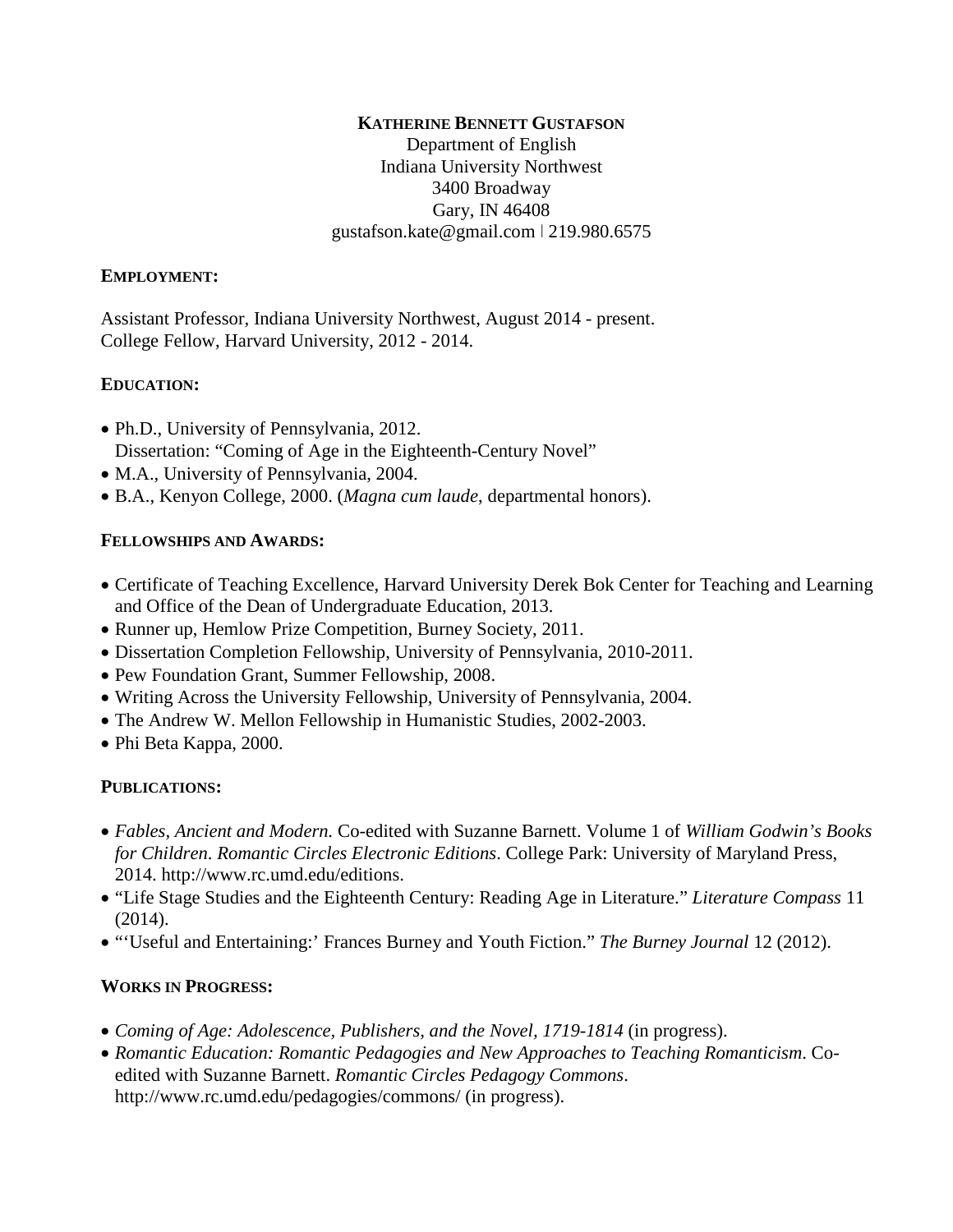• "Maria Edgeworth and the Narrative Problems of Maturity" (in progress).

### **CONFERENCES:**

- "'I Had Never Seen Such Children:' Povery, Impairment, and Child Labor in William Godwin's *Fleetwood*," Annual Meeting of the North American Society for the Study of Romanticism (NASSR), July 2014.
- "A Fiction for Tweens: Rethinking Charlotte Smith's *Rural Walks* and *Rambles Farther*," Annual Meeting of the Northeast American Society for Eighteenth-Century Studies (NEASECS), October 2013.
- "William Godwin and the Politics of Children's Literature," Annual Meeting of the American Society for Eighteenth-Century Studies (ASECS), April 2013.
- Panel Organizer, "Romanticism and Children's Literature," Northeast Modern Language Association Convention (NeMLA), March 2013.
- "Digital Archives and Analytic Methodologies: How Should We Handle Large-Scale Data?" "New Eyes on Research Problems" Workshop, Eighteenth-Century Literature and Culture Symposium, Harvard Humanities Center, December 2011.
- Roundtable Panelist, "New Approaches to Life-Stage Studies," Annual Meeting of the American Society for Eighteenth-Century Studies (ASECS), March 2011.
- "Youth Fiction, Youth Readers," "New Eyes on the Eighteenth Century," Eighteenth-Century Literature and Culture Symposium, Harvard Humanities Center, December 2010.
- "'It is Time to Conquer this Impetuous Sensibility:' *Camilla* and Burney's Critique of the Gothic," The Burney Society of North America Biennial Conference, October 2010.
- "Revising Frances Burney: Representations of Youth in *Evelina*, *Cecilia*, and *Camilla*," Annual Meeting of the American Society for Eighteenth-Century Studies (ASECS), March 2009.
- "'I Had Never Seen Such Children:' Child Labor in *Fleetwood* and *Maria*," Northeast Modern Language Association Convention (NeMLA), March 2009.
- "Frances Burney's Lost Youth," Annual Meeting of the North American Society for the Study of Romanticism (NASSR), August 2008.

# **TEACHING:**

# **Indiana University Northwest**

- Western Masterpieces II, Fall 2014.
- Reading, Writing, and Inquiry I, Fall 2014.

# **Harvard University**

- Childhood and Children's Literature (Freshman Seminar Program), Spring 2014.
- Sex and Gender in the Age of Enlightenment, Fall 2013.
- Gender, Age, and Eighteenth-Century Literature, Spring 2013.
- The Eighteenth-Century English Novel, Spring 2014, 2013.
- Literature and Social Networks: 1700-1800, Fall 2013.

# **University of Pennsylvania**

• Troubling Memories, Spring 2007, Fall 2006.